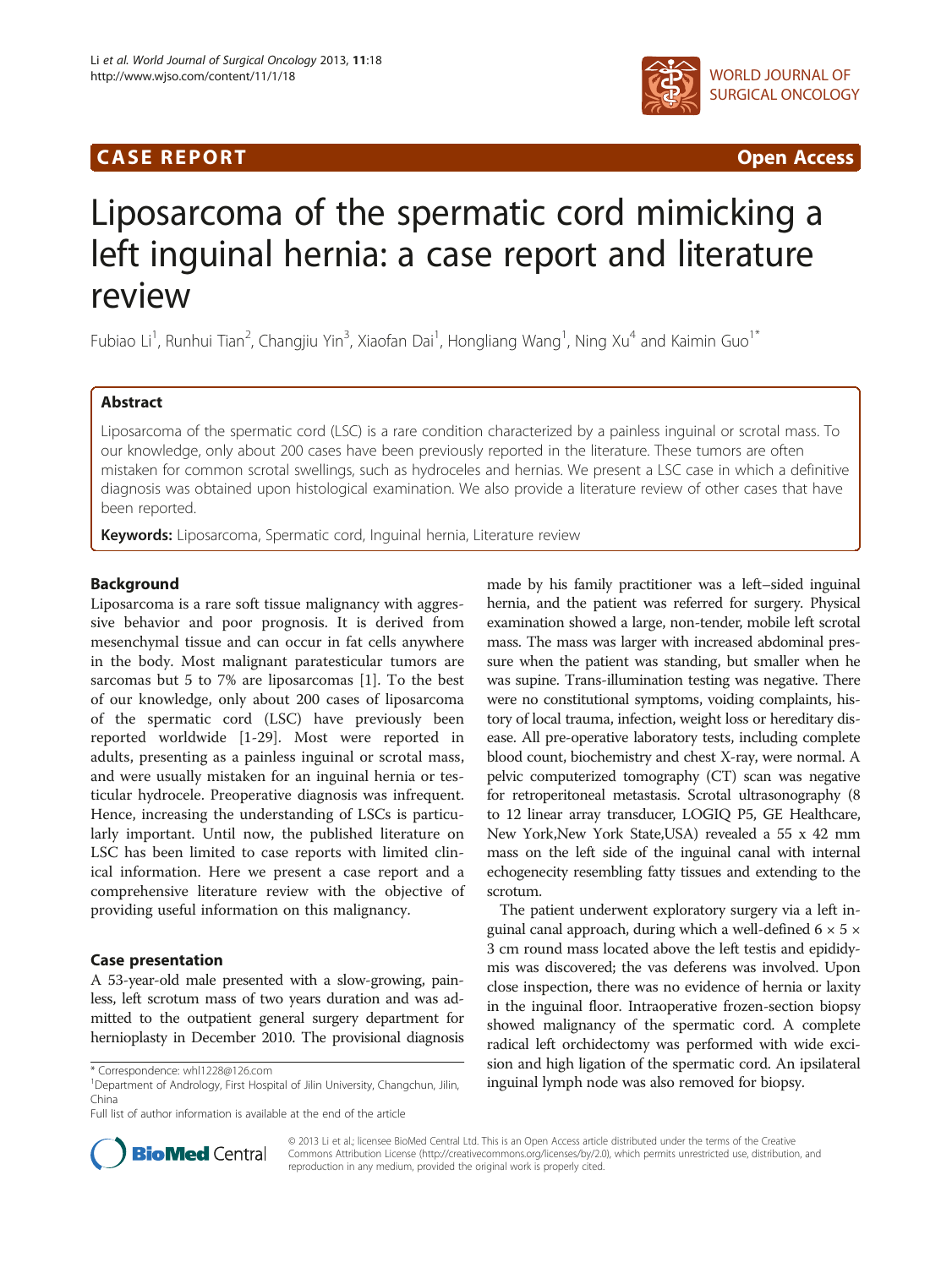The gross appearance was a solid mass of adipose tissue with a yellowish lipoma-like texture of the cut-surface. It was encapsulated, and attached to the spermatic cord. A hard tumor could be palpated in the center of the mass (Figure 1).

Histological examination confirmed a well-differentiated myxoid liposarcoma, composed of mature adipose tissue and a few scattered lipoblasts separated by fibrous septa into the lobules of varying sizes. Lipoblasts with hyperchromatic nuclei, irregularly-shaped spindle cells and abnormal cells were present in myxoid areas (Figure 2). The surgical margin was free of tumor. The left inguinal sentinel lymph node biopsy showed no evidence of metastasis. The patient had a good postoperative clinical course without complications and was discharged on the seventh postoperative day. After an 18-month followup without adjuvant therapy, the patient was in good condition with no evidence of recurrence. No metastasis was seen during this period.

## **Discussion**

Liposarcoma of paratesticular tissues (spermatic cord, testicular tunics or epididymis), first reported in 1952 [[2\]](#page-4-0), is a rare neoplasm that comprises approximately 5% to 7% of paratesticular sarcomas [[3,4\]](#page-4-0). Most originate in the spermatic cord [\[5](#page-4-0)] but some originate in the retroperitoneum and develop in the inguinal region, involving the spermatic cord [\[6](#page-4-0)]. Yoshino et al. described a patient who developed LSC after radical prostatectomy for prostate cancer [\[7](#page-4-0)]. Manzia et al. reported a case of a renal transplant recipient in whom LSC presented on the same side as the graft at four years posttransplantation [\[8](#page-4-0)]. The tumor occurs world-wide,



Figure 1 The gross appearance of LSC. Macroscopic appearance of the surgical specimen showing an encapsulated mass of adipose tissue and a cut surface having a yellowish lipoma-like texture. The left testis was not infiltrated. (white arrow: normal testis; red blank arrow: tumor tissue).



although there is a remarkably high incidence among Japanese men, who account for one fourth of published cases. For this literature review, we searched relevant case reports published in English that were available in full-text. Some cases that did not contain detailed information on treatment and outcomes were excluded. As a result, a total of 38 cases documented in 29 published papers were included in our review (Table [1](#page-2-0)).

The tumor occurred more frequently in adults than children, with a range of 24 to 79 years of age and a mean age at presentation of 61 years. Overall, 22 of 38 cases (57.9%) were 60 years of age or older. The duration of disease ranged from one week to five years. The typical clinical manifestation of LSC was a slowly growing, non-tender, painless, nodular mass of varying size, located intra-scrotally above the testis or in the groin [[9\]](#page-4-0). Only a few cases presented with a painful node [[5,10-12](#page-4-0)], preoperative diagnosis was not common and was often confused with an inguinal hernia, hydrocele or spermatocele, or a tumor of the testis or epididymis [[2,6,10,13-19](#page-4-0)]. In the present case, the scrotal mass was palpable when the patient was in the upright position and disappeared when he was lying down. It was thus easily mistaken for an inguinal hernia.

High-resolution ultrasonography, computed tomography with contrast and magnetic resonance imaging (MRI) have become the imaging modalities of choice for the examination of the scrotum and its contents, and all can provide useful information about the lipomatous nature of these masses [[7,12,20\]](#page-4-0). Ultrasonography typically reveals a solid, hyperechoic, heterogenous lesion separate from the testicle and similar to benign lipomas. CT usually demonstrates a mass with fat attenuation intermixed with non-lipomatous septa or soft tissue nodules [[21](#page-4-0)].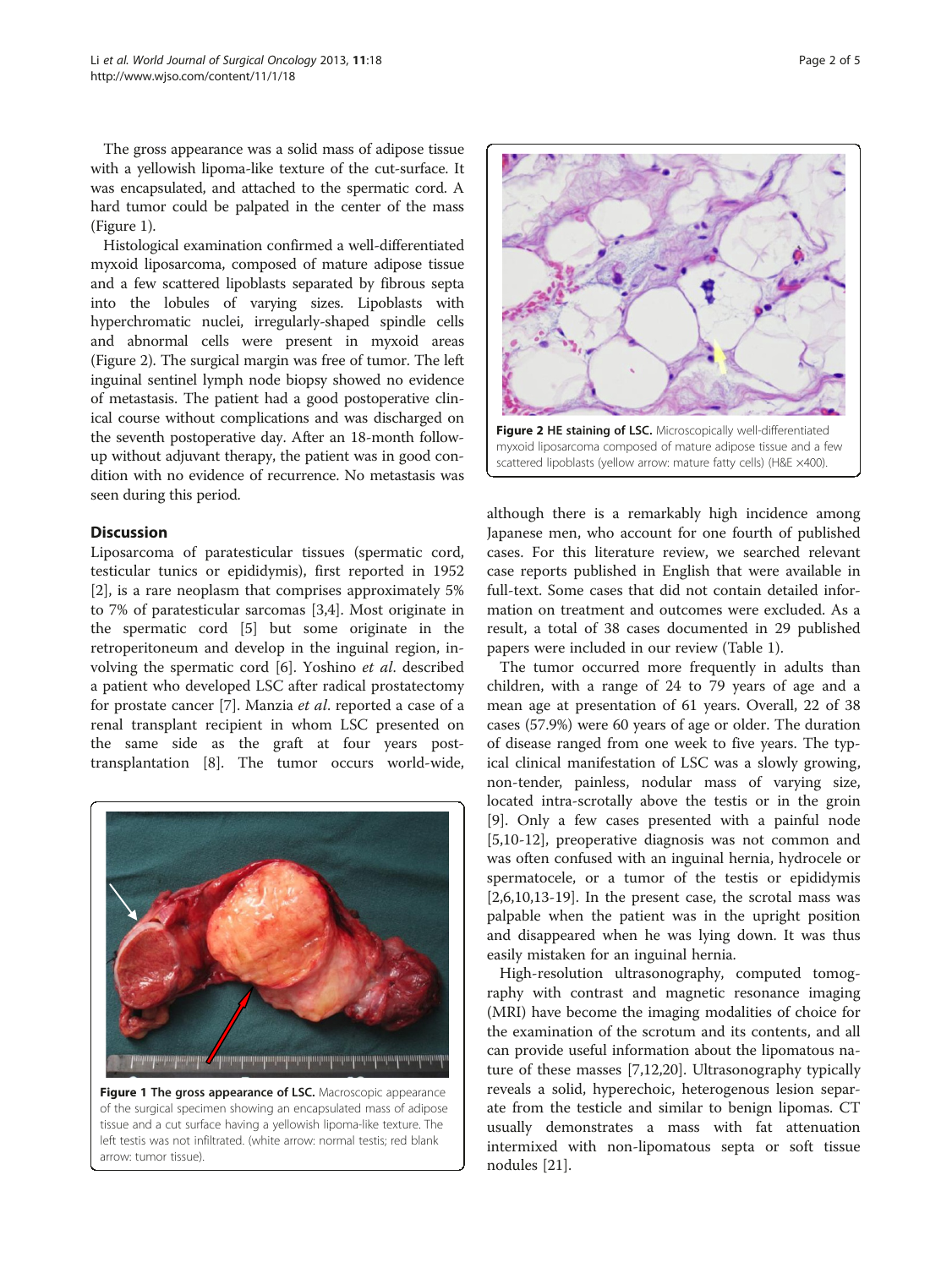| No.              | age (y) | <b>Duration</b> | Location                | Size (cm)                                              | <b>Treatment</b> | Pathology     | Follow -up      | Outcome    |
|------------------|---------|-----------------|-------------------------|--------------------------------------------------------|------------------|---------------|-----------------|------------|
| $\overline{1^2}$ | 53      | NA.             | L.S                     | $6 \times 7$                                           | <b>RO</b>        | <b>WDL</b>    | 3 yr            | Recurrence |
| $2^2$            | 70      | 6 mo            | R.s                     | $13 \times 7 \times 3.5$                               | RO               | <b>WDL</b>    | 6 yr            | Recurrence |
| 3 <sup>2</sup>   | 34      | <b>NA</b>       | L.S                     | $1.5 \times 2.5$                                       | <b>RO</b>        | <b>WDL</b>    | 4 yr            | <b>NRD</b> |
| $4^2$            | 56      | 10 yr           | L.S                     | $8.5 \times 7.5 \times 4.5$                            | RO+rad           | PDL, WDL      | 18 mo           | <b>NRD</b> |
| $5^2$            | 53      | <b>NA</b>       | L.s                     | <b>NA</b>                                              | <b>RO</b>        | DL            | 18 mo           | <b>NRD</b> |
| 6 <sup>2</sup>   | 71      | 2 yr            | L.s                     | <b>NA</b>                                              | <b>RO</b>        | <b>WDL</b>    | 3 mo            | <b>NRD</b> |
| $7^5$            | 59      | 5 yr            | L.S                     | $50 \times 27.5 \times 15$ (10.9 kg)                   | <b>RO</b>        | <b>WDL</b>    | 3 yr            | <b>NRD</b> |
| $8^6$            | 60      | 7 mo            | R.s; RP                 | $14 \times 3.8 \times 3.5$ ; 24 $\times$ 10 $\times$ 8 | TR; RO           | WDL (St)      | 4 yr            | <b>NRD</b> |
| $9^7$            | 71      | 5 mo            | L.s                     | $9.5 \times 5.5$                                       | <b>RO</b>        | DL            | 4 mo            | <b>NRD</b> |
| $10^8$           | 52      | 3 mo            | L.S                     | 0.4                                                    | TR               | <b>WDL</b>    | 3 yr            | <b>NRD</b> |
| $11^{10}$        | 69      | 1 yr            | L.s                     | $16 \times 6 \times 5$                                 | RO+rad           | WDL (St)      | <b>NA</b>       | <b>NA</b>  |
| $12^{11}$        | 53      | 6 mo            | R.s                     | $7.5 \times 4.5 \times 4$                              | <b>RO</b>        | WDL (St)      | NA.             | <b>NA</b>  |
| $13^{12}$        | 76      | 1 wk            | L.S                     | $6 \times 5 \times 3$                                  | TR               | <b>WDML</b>   | <b>NA</b>       | <b>NA</b>  |
| $14^{13}$        | 24      | 6 mo            | R.s                     | 5                                                      | TR               | <b>WDML</b>   | 1 yr            | <b>NRD</b> |
| $15^{14}$        | 79      | 3 mo            | L.S                     | $12 \times 6 (730 q)$                                  | <b>RO</b>        | ML            | 1 yr            | <b>NRD</b> |
| $16^{15}$        | 60      | 4 yr            | R.s                     | $15 \times 20$ (760 g)                                 | <b>RO</b>        | <b>WDML</b>   | <b>NA</b>       | <b>NA</b>  |
| $17^{16}$        | 44      | 1 yr            | L.s                     | $20 \times 15$                                         | <b>RO</b>        | WDL (St)      | 1 yr            | <b>NRD</b> |
| $18^{17}$        | 60      | 6 yr            | R.s                     | $5 \times 4$                                           | <b>RO</b>        | <b>WDL</b>    | 3 yr            | <b>NRD</b> |
| $19^{18}$        | 75      | 18 mo           | L.S                     | $20 \times 15$                                         | <b>RO</b>        | ML            | <b>NA</b>       | <b>NA</b>  |
| $20^{18}$        | 54      | <b>NA</b>       | L.s                     | $20 \times 20$                                         | <b>RO</b>        | PL            | <b>NA</b>       | <b>NA</b>  |
| $21^{19}$        | 73      | 6 mo            | R.s                     | $15 \times 10 \times 14$                               | <b>RO</b>        | <b>WDL</b>    | 8 yr            | <b>NRD</b> |
| $22^{19}$        | 47      | <b>NA</b>       | R.s                     | 3                                                      | <b>RO</b>        | <b>WDL</b>    | 20 mo           | <b>NRD</b> |
| $23^{20}$        | 73      | 1 yr            | R.s                     | $17 \times 13 \times 4$                                | RO rad           | DL            | 2 yr            | <b>NRD</b> |
| $24^{20}$        | 68      | 1 <sub>mo</sub> | R.s                     | $8 \times 6 \times 6$                                  | <b>RO</b>        | WDL (St)      | 6 mo            | <b>NRD</b> |
| $25^{22}$ .      | 73      | <b>NA</b>       | L.s; RP                 | $4.1 \times 3.5 \times 3$ ; $3.3 \times 3.3 \times 2$  | RO; TR           | <b>NA</b>     | 6 mo            | <b>NRD</b> |
| $26^{23}$        | 40      | <b>NA</b>       | R.s                     | $50 \times 50 \times 35$ (42 kg)                       | TR               | WDL (St)      | $12 \text{ mo}$ | <b>NRD</b> |
| $27^{24}$        | 65      | <b>NA</b>       | R.s                     | $34 \times 22 \times 17$ (5,786 g)                     | <b>RO</b>        | DL            | 48 mo           | <b>NRD</b> |
| $28^{25}$        | 75      | <b>NA</b>       | <b>NA</b>               | $14 \times 8 \times 9$                                 | <b>RO</b>        | PL            | <b>NA</b>       | <b>NA</b>  |
| 2926             | 47      | 6 mo            | L.s                     | $4 \times 3 \times 3$ ; $4 \times 2 \times 2$          | <b>RO</b>        | WDML; A       | 30 mo           | <b>NRD</b> |
| $30^{27}$        | 73      | 18 mo           | L.s                     | $10 \times 8 \times 7$                                 | <b>RO</b>        | ML            | <b>NA</b>       | $\sf NA$   |
| $31^{29}$        | 65      | 1 yr            | R.s                     | $14 \times 8 \times 5$                                 | <b>RO</b>        | <b>WDML</b>   | 3 mo            | <b>NRD</b> |
| $32^{30}$        | 64      | 4 yr            | $\mathsf{L}.\mathsf{s}$ | $26 \times 15 \times 7$ (785 g)                        | RO               | WDL           | 3 mo            | <b>NRD</b> |
| $33^{32}$        | 57      | $1.5$ yr        | $\mathsf{L}.\mathsf{s}$ | $11 \times 7.5 \times 5$                               | RO+rad           | $\mathsf{DL}$ | 10 yr           | <b>NRD</b> |
| $34^{32}$        | 60      | <b>NA</b>       | R.s                     | $3\times1.8\times1.5$                                  | <b>RO</b>        | WDL (St)      | 1 yr            | Recurrence |
| $35^{33}$        | 57      | 1 yr            | L.S                     | $9 \times 6.5$                                         | RO+rad           | DL            | <b>NA</b>       | <b>NA</b>  |
| $36^{34}$        | 66      | 3 mo            | R.s                     | $5\times10$                                            | <b>RO</b>        | PDML          | 6 mo            | Metastases |
| $37^{35}$        | 60      | 1 yr            | $\mathsf{L}.\mathsf{s}$ | $10 \times 10 \times 5$                                | RO               | WDL (St)      | 3 yr            | Recurrence |
| $38^{36}$        | 48      | 2 yr            | R.s                     | <b>NA</b>                                              | <b>RO</b>        | WDL           | 3 yr            | <b>NRD</b> |
| Our case         | 53      | 2 yr            | $\mathsf{L}.\mathsf{s}$ | $6 \times 5 \times 3$                                  | <b>RO</b>        | <b>WDML</b>   | 18 mo           | <b>NRD</b> |

<span id="page-2-0"></span>

| Table 1 Characteristics and clinical course of published cases of liposarcoma of the spermatic cord |  |  |  |
|-----------------------------------------------------------------------------------------------------|--|--|--|
|-----------------------------------------------------------------------------------------------------|--|--|--|

Abbreviations: A, angiolipoma; DL, dedifferentiated liposarcoma; L.s, left side; ML, myxoid liposarcoma; NA, not available; NRD, no recurrence of disease; PDL, poorly-differentiated liposarcoma; PDML, poorly-differentiated myxoid liposarcoma; PL, pleomorphic liposarcoma; rad, radiotherapy; R.s, right side; RO, radical orchiectomy; RP, retroperitoneum; St, sclerosing type; TR, tumor resection; WDL, well-differentiated liposarcoma; WDML, well-differentiated myxoid liposarcoma.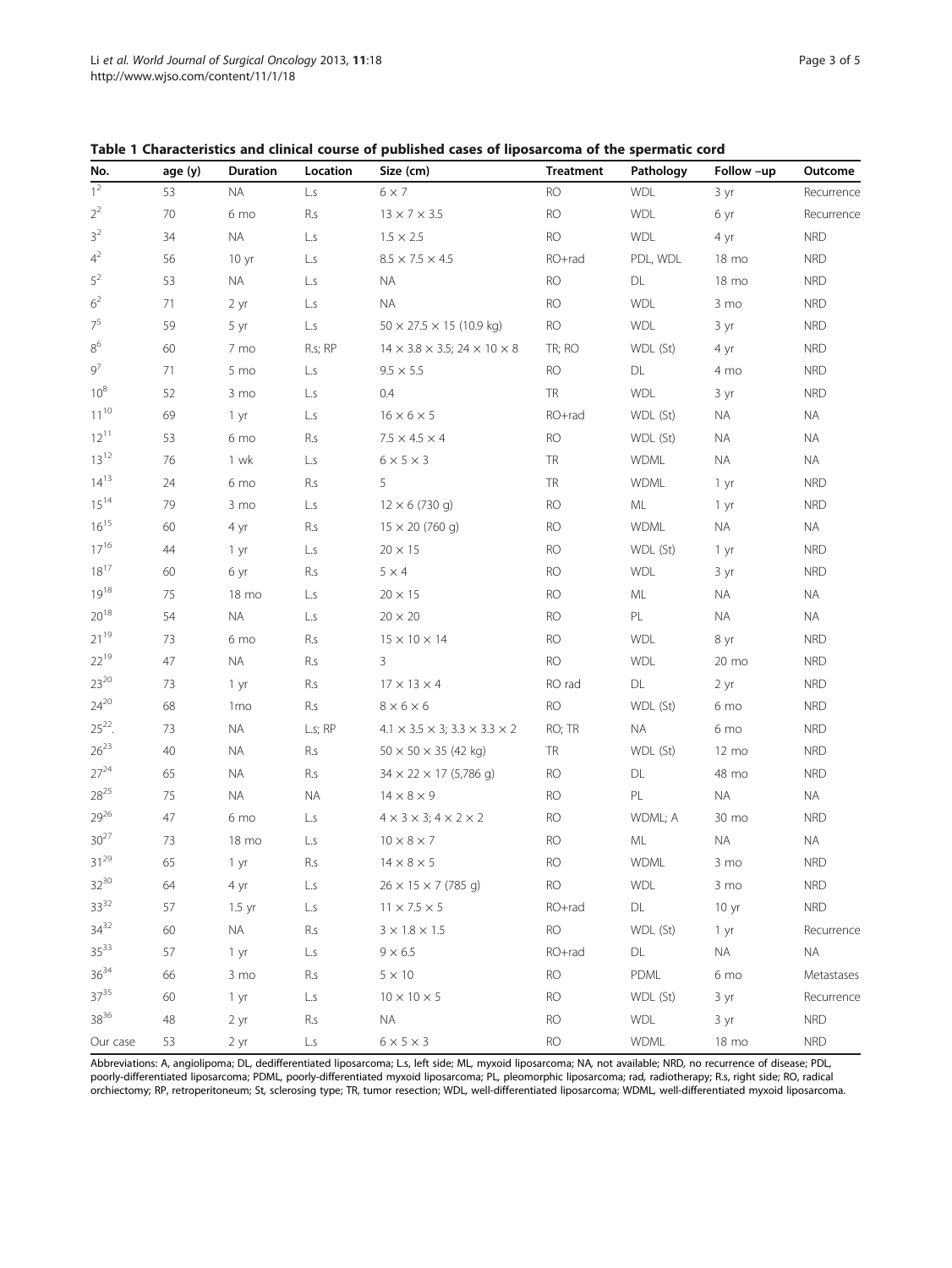Vorstman et al. found that the neoplasms were dominant on the right side [\[9](#page-4-0)]. However, in our literature review, we found that more cases occurred on the left [[21](#page-4-0)] than on the right side [\[22](#page-4-0)]. Furthermore, there were three cases in which the retroperitoneum was involved [[2,6,23\]](#page-4-0), which strongly suggested that preoperative pelvic CT scanning was necessary to rule out the possibility of a tumor. The tumor size ranged from 0.4 cm to 50 cm with a mean size of 12.5 cm. The tumor weights varied from less than a gram to 42 kg [\[8,24](#page-4-0)]. Giant LSC was reported in three cases [\[24](#page-4-0)-[26\]](#page-4-0).

Grossly, liposarcoma resembles lipoma, especially the lipoblastic types, but the surface may show foci with a mucinus appearance. In large tumors, multinodularity and multilocularity of fatty or cartilaginous tissue were often observed [\[12,25,27](#page-4-0)]. Histologically, liposarcomas were divided into well differentiated, dedifferentiated (high and low grade) and myxoid/round cell. Most LSC were low grade, well-differentiated tumors. In the literature we reviewed, well-differentiated liposarcoma (WDL) and myxoid liposarcoma (ML) were the most commonly encountered types, accounting for 48.7% (19/39) and 25.6% (10/39), respectively. Of 19 cases with WDL, 7 patients had a sclerosing subtype, 11 did not report a specific subtype, and only 1 presented with a mixture of WDL and PDL. Dedifferentiated liposarcoma (DL) and (pleomorphic liposarcoma) PL were considered to be highly malignant, and had an incidence of 17.9% (7/39) and 5.1% (2/39), respectively. Some uncommon histological findings have been reported. Domşa described a mixed type liposarcoma with well differentiated major pleomorphic and minor sclerosing components, [\[26](#page-4-0)]. Ikinger et al. reported a case of a welldifferentiated myxoid liposarcoma (WDML) combined with angiolipoma [\[27](#page-4-0)]. Although immunohistochemical markers were applied in several cases [[13,21,26\]](#page-4-0), accurate diagnoses depended on morphological criteria.

Liposarcomas tend to spread primarily by local extension. Once diagnosed or suspected preoperatively, radical orchiectomy with wide local excision and high ligation of the spermatic cord is recommended [\[28-30](#page-4-0)], as was performed in our case. Retroperitoneal lymph node dissection is not indicated unless there is evidence of metastasis. The resection must be wide, and scrotectomy may be considered in patients with highgrade tumors to prevent local recurrence [[31\]](#page-4-0). In the 38 cases reviewed, only four patients underwent tumor resection [[8,12,13,24\]](#page-4-0). Two patients with retroperitoneal involvement were managed by tumor resection and radical orchidectomy [[6,23\]](#page-4-0). All liposarcoma types frequently recur and spread by direct invasion. Only one patient underwent multiple organ resection for an LSC involving the left colon that obstructed the left ureter with loss of left kidney function [[2\]](#page-4-0). Liposarcoma is relatively radiosensitive and radiotherapy is regarded as

useful to prevent local recurrence. However, few data are available regarding the optimum radiation dosage. Radiotherapy is only recommended in selected patients whose pathological findings show intermediate or high histological grade or recurrent form. In our review, only four cases underwent radiotherapy because of DL or PDL in histopathology or invasion of section margins [[2,20,32,33\]](#page-4-0). There is no consensus on the benefit of adjuvant chemotherapy. Given the high rate of local recurrence of LSC (55 to 70%), long-term periodic follow-up is mandatory. We found that recurrence was reported in nine cases, including five that occurred after follow-up [[2,32,34,35\]](#page-4-0) and four that occurred before [\[2](#page-4-0),[24,32,36](#page-4-0)]. One case recurred four times after an initial inguinal orchiectomy had been performed [\[2\]](#page-4-0). The average delay until recurrence was 3.3 years with a range of 1 to 6 years.

In spite of the likelihood of recurrence, the prognosis was satisfactory and the rate of mortality was reduced if radical orchiectomy resulted in complete clearance with a negative margin. Even if patients underwent incomplete resection, improved disease-free survival could be achieved by re-operative wide resection [\[28](#page-4-0)]. Tumor size and absence of metastasis at diagnosis remained significant predictors of disease-specific survival [\[37](#page-4-0)].

The one reported death was of a patient with PDML who developed widespread metastases after six months follow-up and underwent chemotherapy [\[2](#page-4-0)]. Detailed follow-up data and outcomes for two cases with PL were not available. WDL and ML have relatively better outcomes, and have not recurred with a lower grade or in a well-differentiated form.

## Conclusions

We report a rare variety of spermatic cord mass having a misleading presentation. LSC is a very rare condition that can be encountered in urology or outpatient general surgery departments. It should be highly suspected in patients experiencing recurrent hernias of the inguinal region. Therefore, all surgeons should be aware of this malignancy. Careful clinical and radiological examination is helpful for appropriate preoperative diagnosis. The treatment of choice is radical orchiectomy and wide excision with high ligation of the spermatic cord. If the margin is in doubt, adjuvant radiotherapy is indicated. Given the unfavorable prognosis of sarcomatous tumors and the high frequency of recurrence, long-term periodic follow-up is necessary.

### Consent

Written informed consent was obtained from the patient for publication of this case report and any accompanying images. A copy of the written consent is available for review by the Editor-in-Chief of this journal.